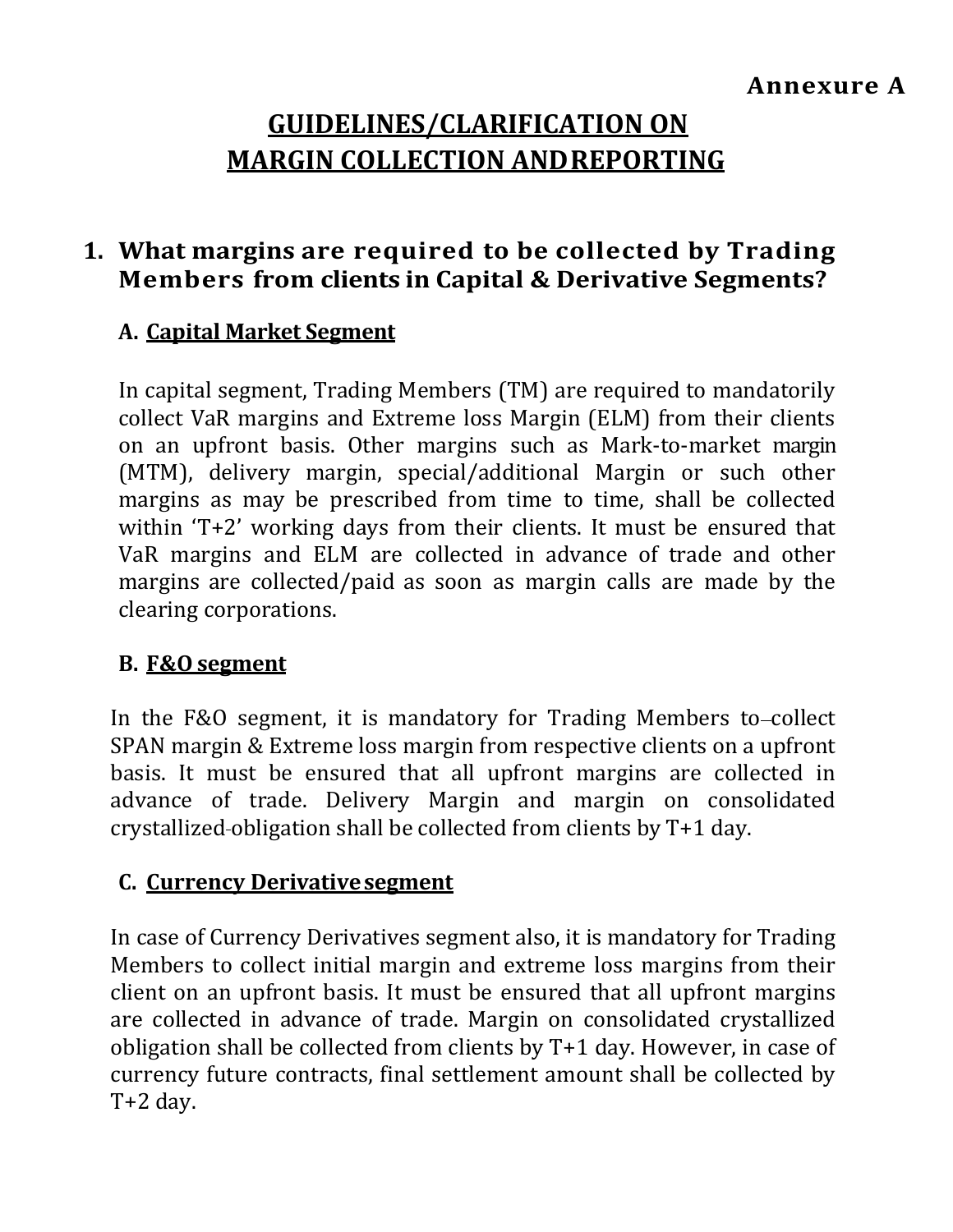#### **D. Commodity Derivative Segment**

Initial Margin and extreme loss margins shall be collected from client on an upfront basis. It must be ensured that all upfront margins are collected in advance of trade. Other margins such as Mark-to-market margin (MTM), delivery margin, special/additional Margin or such other margins as may be prescribed form time to time, shall be collected within 'T+2' working days from their clients.

# **2. In what form should a Trading Member collect the margins from its clients?**

Trading Members shall collect the margins from its respective client, in any of the following forms, provided they are free & unencumbered, after taking into account their risk management policy and liquidity aspects:

- Consolidated funds balance across all segments and Exchanges (including Commodities) **1** (read with point no. 3) **.**
- Bank guarantee received towards margin, issued by any approved bank and discharged in favor of the Member.
- Fixed deposit receipts (FDRs) received towards margin issued by any approved bank and lien marked in favor ofthe Member.
- Securities (including mutual fund, Government securities and Treasury bills) in dematerialized form actively traded on the National Exchanges, not declared as illiquid securities by any of such Exchanges, with appropriate haircut. (List of illiquid securities are declared on a regular basis by the Exchanges) 2.
- Any other such collaterals, as may be specified by clearing corporation from time to time.

**<sup>1</sup> Free and Unencumbered funds where funds are available in the bank account of client and specifically blocked by member on T day and actually moved to client bank account maintained by the member by T/T+1 day.**

**<sup>2</sup>With effect from August 01, 2020, TM shall, inter alia, accept collateral from clients in the form of securities, by way of 'margin pledge', created in the Depository system (in accordance with the SEBI circular SEBI/HO/MIRSD/DOP/CIR/P/2020/28 dated February 25, 2020).**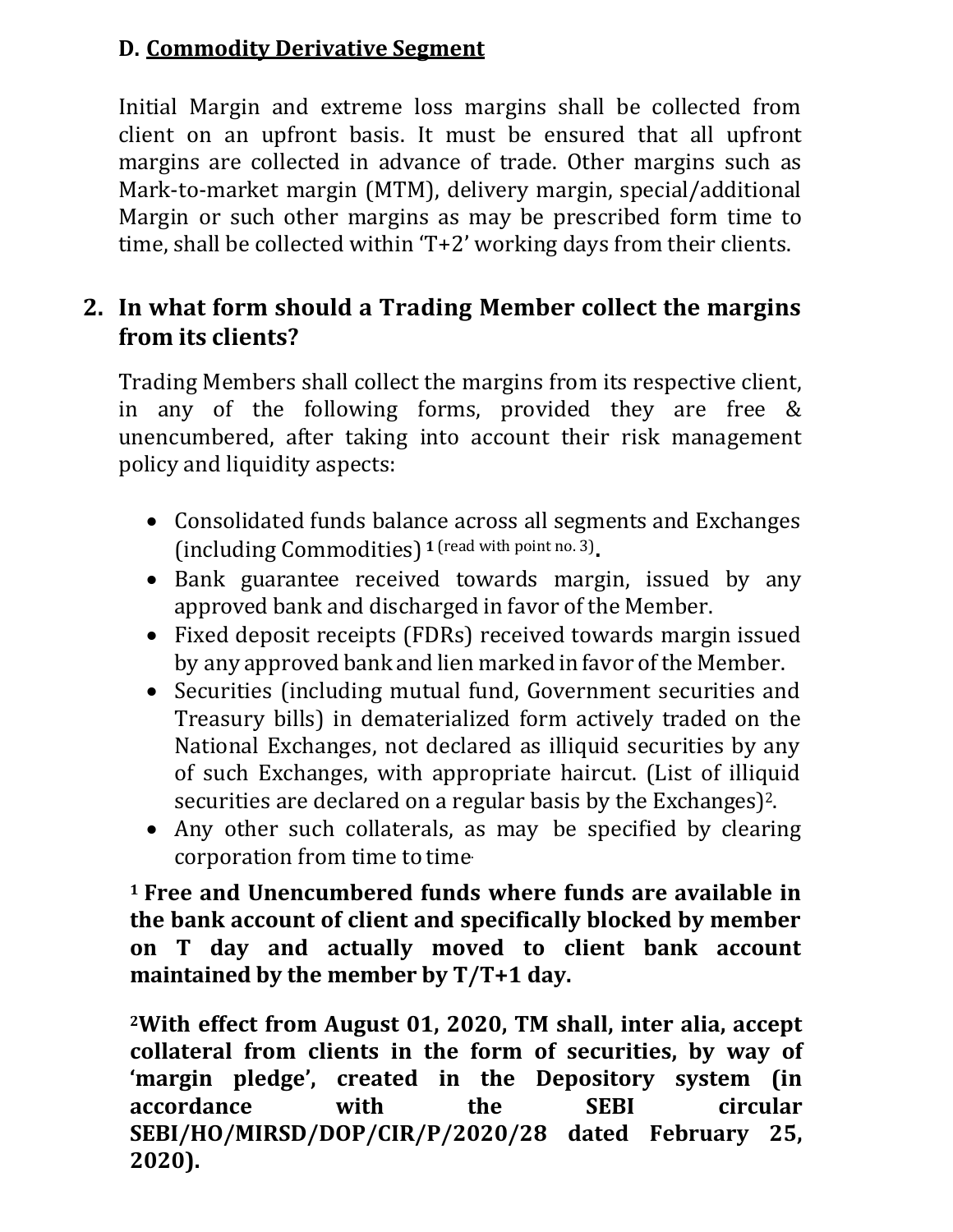Note: The TM shall be allowed to accept client securities as collateral by way of title transfer into the Client Collateral Account as per the present system. The system of parallel acceptance of the client securities by way of title transfer shall be available only upto August 31, 2020.

# **3. Whether securities available in Trading member's account can be considered for margin collection and reporting?**

Member shall accept collateral from clients in the form of securities, only by way of 'margin pledge', created in the Depository system.

In view of the same, following clarifications are given for margin collection and reporting purpose after August 31, 2020:

- Securities which are sold in cash market and available in TM's account i.e. POOL/EPI3 will not be considered as margin collected for any other trade/position. However, in respect of sale of shares by a client for which early pay-in has been accepted by CC, since settlement of the trade is guaranteed by the CC, member may choose to give credit of the sale value of the shares in the ledger account of the client, which may be considered as margin towards subsequent trade/s of the client.
- Securities received in pay out and available in CUSA account will not be considered for margin collection. However, in case client buys a share on T day with upfront payment of applicable margin and If client sells the same shares on T+1 day, client will be required to pay separate applicable margin for sale trades also, as Buy and Sell trades are executed in different settlements. However, member may choose to pay for the buy position of client (buy value – margin paid by the client) and collect the payout of shares on T+2 day in CUSA. Member may deliver the shares from CUSA on T+3 day towards pay-in for sale trade on T+1 day. Member may also choose to post the buy and sale value of shares to the account of client in ledger on execution of sale transaction, which could be used towards margin for subsequent trades of the client.

<sup>3</sup>Clearing corporation guidelines (NCL/CMPT/42900 dated December 12, 2019) with respect to reduction in margin requirement due to EPI, will remain applicable.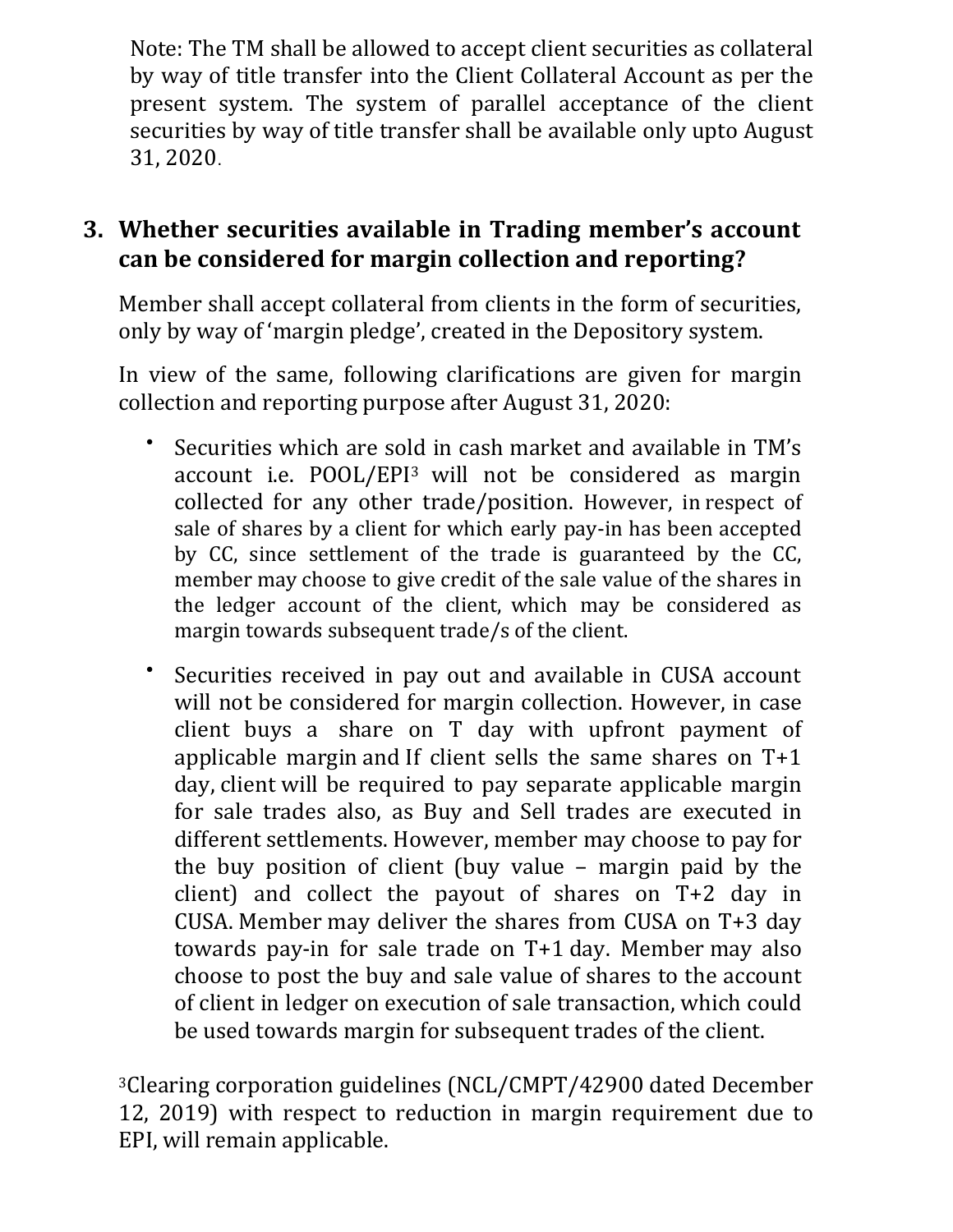# **4. Is upfront margin collection required to be done in respect of clients who have done early pay-in of securitiestoTrading member/s?**

No. Trading Member shall not be required to collect upfront margins, in respect of positions for which early pay-in of securities/funds is made by the clients to the trading member on the date of execution of the transaction.

# **5. What balances can be considered for collection and reporting of Margin executed under Margin trading facility?**

For transactions undertaken under Margin Trading facility (MTF), upfront margin collected in the form of funds & securities for such MTF transactions and recorded in the MTF books can be considered.

# **6. Can excess margin/collateral available in MTF ledgers be considered towards Margins of non-MTF transactions?**

Excess margin/collateral available in MTF ledgers cannot be considered towards Margins of non-MTF transactions.

# **7. Can securities other than those in the approved list of securities be considered while reporting margin collection to theExchange?**

Liquid securities, in dematerialized form, actively traded on the National Exchanges, which are specifically not declared as illiquid securities by any Exchanges, can be considered by the member while reporting margins to the Exchange.

# **8. What is the procedure for valuation of Securities?**

For the purpose of client Margin collection and reporting, the member shall compute the value of such securities as per the closing rate on T-1 day as reduced by the appropriate haircut at a rate not less than the VAR margin rate of the security on that day i.e. T-1 day.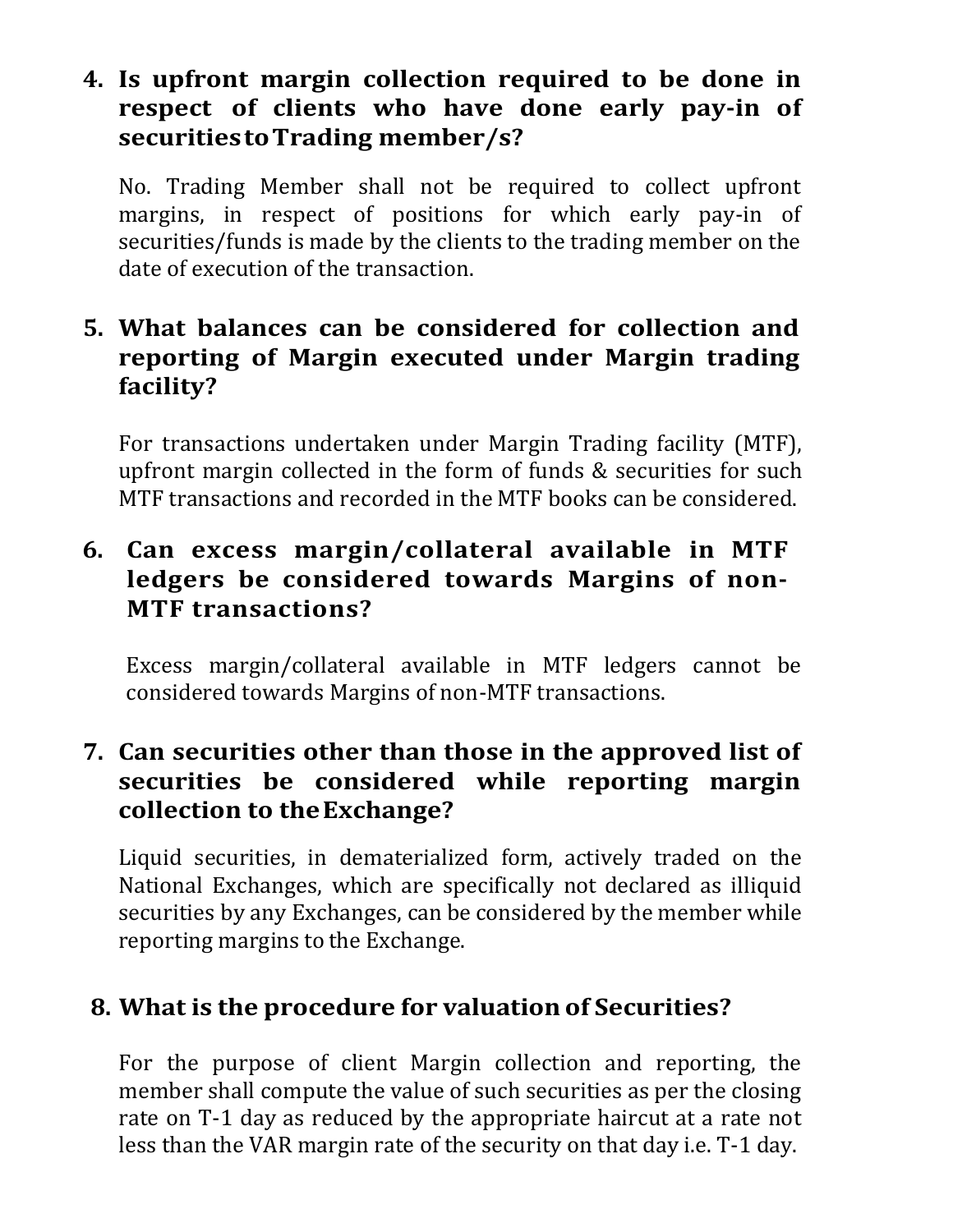# **9. What methodology should be adopted while reporting margin received in the form of liquid mutual funds?**

Dematerialized units of liquid mutual funds whose NAVs are available and which could be liquidated readily may be considered while reporting margins collected from constituents. The value of listed liquid mutual funds should be computed based on the NAV on T-1 day, reduced by a haircut equivalent to the VAR. In case of others (mutual funds not listed) the haircut should be equivalent to 10% of theNAV.

#### **10. What methodology should be adopted while reporting margin received in the form of Government securities and Treasurybills?**

- G-Sec/T-Bills available in electronic form and pledge marked in favour of the trading member may also be considered while reporting margin collection to the Exchange.
- The valuation of G-Sec/T-Bill shall be based on closing price of G-Sec/T-Bills on NDS on T-1 day reduced by a haircut of 10%.
- **11. What precautions are to be kept in mind in case of cheques received from Clients towards margin/margin on consolidated crystallized obligation /MTM losses?**
	- **Towards collection/reporting of upfront margins :** Cheques received / recorded in the books of Member on or before T day and deposited by Member by T+1 day (excluding bank holiday, if any), can be considered, provided the same is cleared within T+5 working days.
	- **Towards collection/reporting of margin on consolidated crystallized obligation (in Derivatives Segment) :** Cheques received / recorded in the books of Member on or before T+1 day and deposited by member by T+2 day (excluding bank holiday, if any), can be considered, provided the same is cleared within T+5 working days.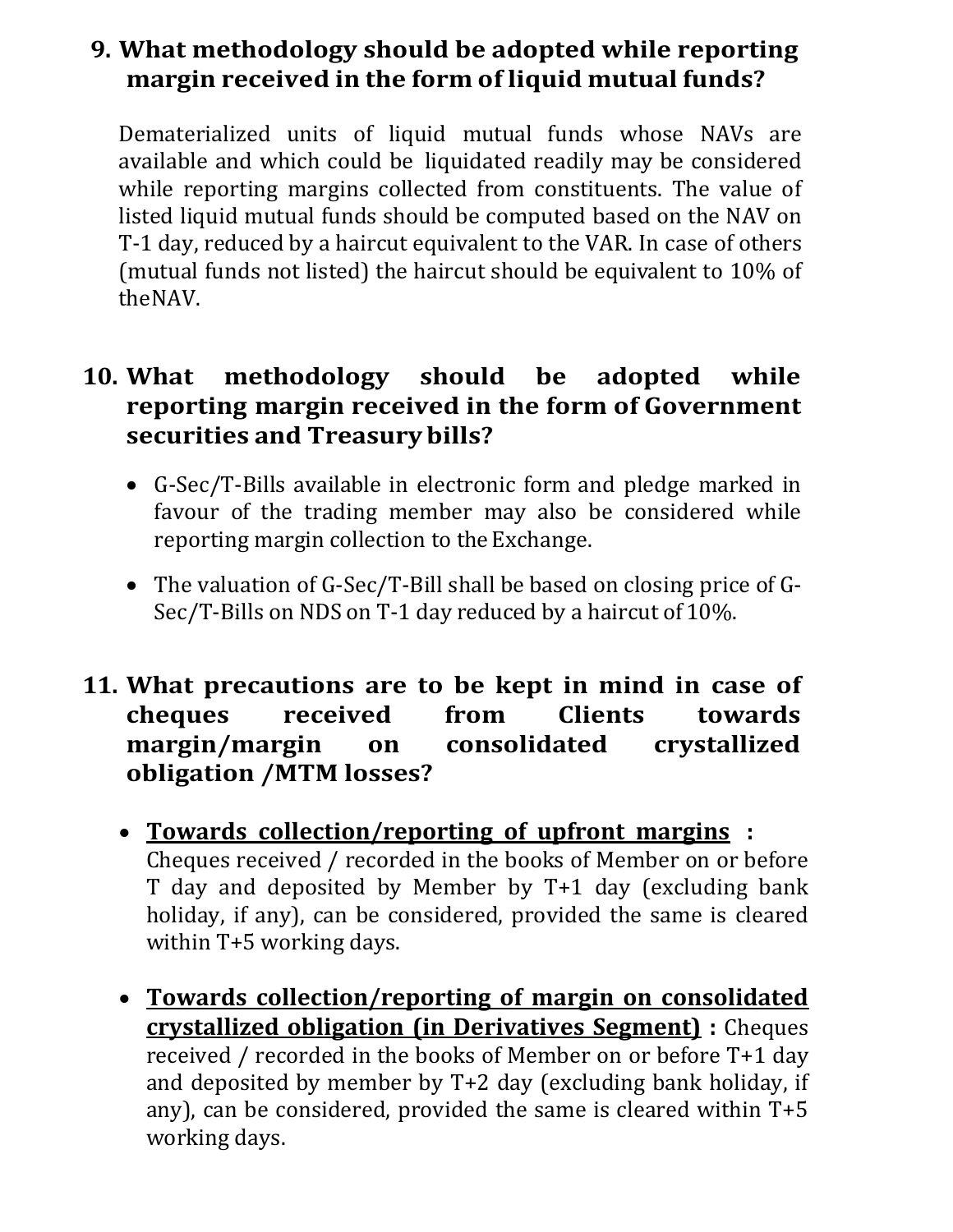- **Towards collection/reporting of MTM losses (in Cash and Commodity Segment) :** Cheques received / recorded in the books of Member on or before T+2 day and deposited by member by T+3 day (excluding bank holiday, if any), can be considered, provided the same is cleared within T+5 working days.
- Only cheques which are cleared should be considered and cheques dishonored or not cleared up to T+5 working days should not be reported as margin/ margin on consolidated crystallized obligation/ MTM collected.
- If subsequent to the margin/margin on consolidated crystallized obligation/ MTM reporting by the Member, the cheque deposited by the Member is dishonored or not cleared within T+5 working days, then revised margin file shall be uploaded after factoring into the effect of such dishonored or non-cleared cheques ,with incremental batch number within the above mentioned five days.

# **12. Whether balances/securities of related entities of the client can be considered for collection and reporting margin?**

Margin available with related entities of the client cannot be considered as margin of the respective client.

# **13. What does short reporting of upfront margins/ MTM/ margin on consolidated crystallized obligation mean?**

In case a Trading Member fails to collect requisite margin from the respective client on an upfront basis, margin on consolidated crystallized obligation by T+1(in case of F&O and CD segments) and MTM losses by T+2 (in case of cash and commodity segments) and reports to the clearing corporation that margin/ margin on consolidated crystallized obligation/MTM losses collected from client is less than the actual amount of margins/ margin on consolidated crystallized obligation/MTM losses required to be collected, it is termed as short reporting of margin collection and shall attract applicable penalty as mandated by clearing corporation from time to time.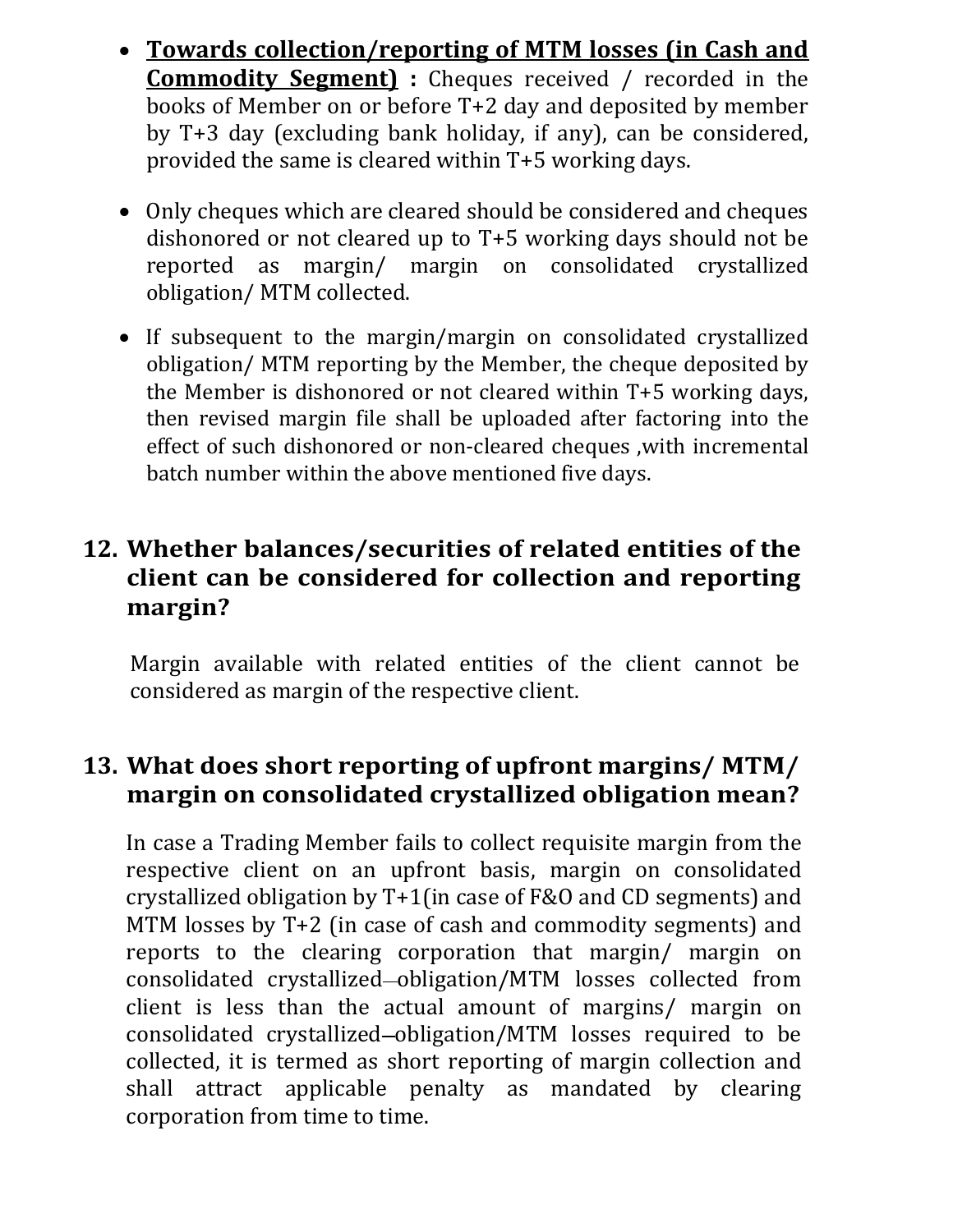# **14. What does false reporting of margin/margin on consolidated crystallized obligation/ MTM (Non Compliance) mean?**

Where the margins including upfront margins/ margin on consolidated crystallized obligation/MTM Losses have not been collected/short collected by the Member in any of the applicable modes prescribed above, however the same has been reported by the member as collected, it would be construed as false reporting to the clearing corporation.

#### **15. In case of short reporting of margin/margin on consolidated crystallized obligation/MTM, Can member pass on the penalty to the clients?**

In case of failure (cheque not cleared or margin\* requirement not met by the client) on part of the client resulting which penalty is levied by the Clearing Corporation on the member for short reporting of client upfront margins/ margin on consolidated crystallized obligation/MTM losses, member may pass on the actual penalty to the client, provided he has evidences to demonstrate the failure on part of the client .Wherever penalty for short reporting of upfront margin/ margin on consolidated crystallized obligation/ MTM losses is being passed on to the client relevant supporting documents for the same should be provided to the client.

\*Member cannot pass on the penalty w.r.t. short collection of upfront margin to client.

# **16. Are Members required to provide the Margin related information to clients?**

Members should send margin related information to their clients. An indicative format of daily margin statement stipulating the minimum information to be provided to clients is enclosed as **Annexure B**.

Such margin related information (Daily margin statement) should be issued by Members to clients on a daily basis at the end of the trade day (T-Day) itself or by such timelines as may be specified from time to time.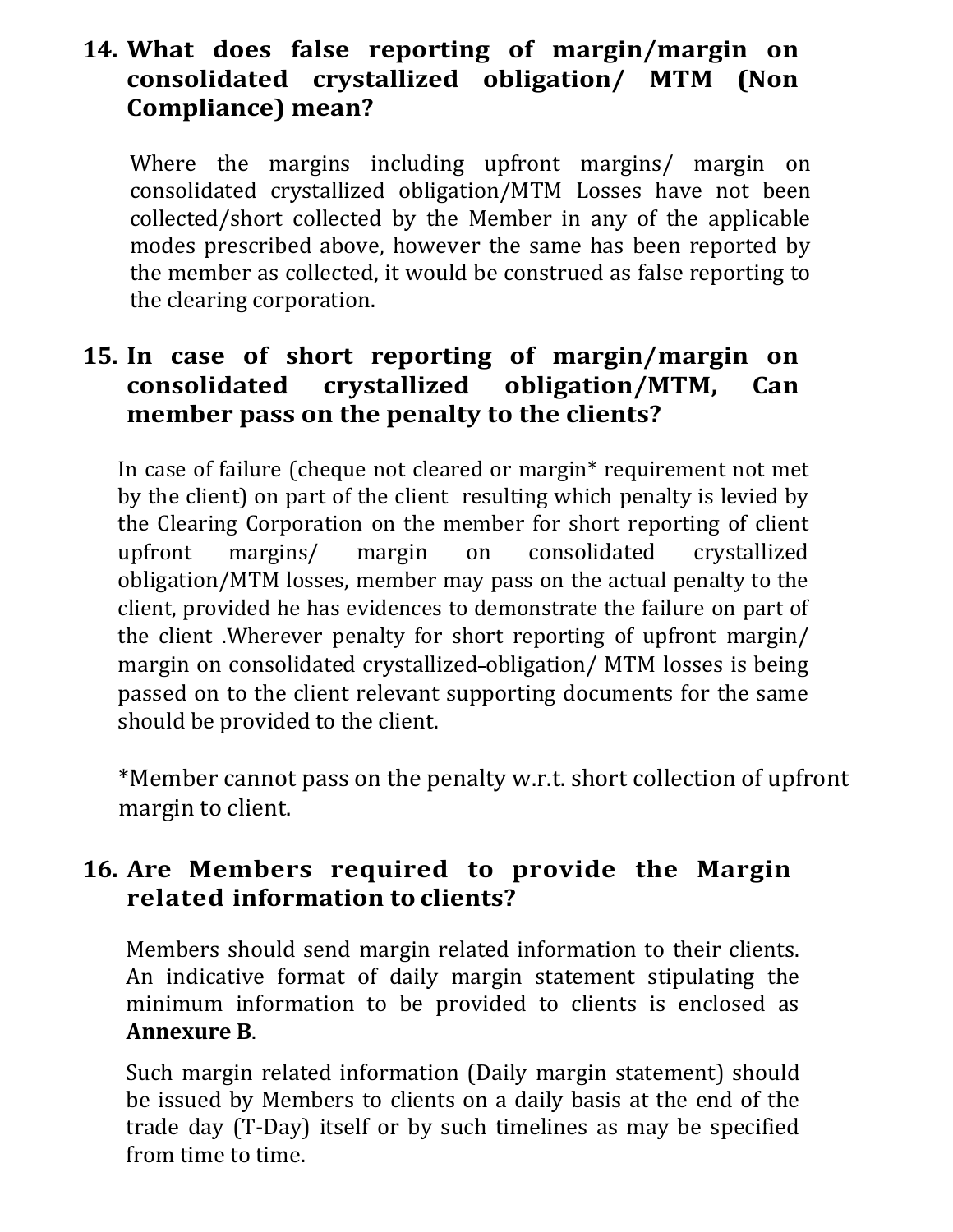Additionally, every member shall maintain proper records of collaterals of clients.

Members should have adequate systems and procedures in place to ensure that client collateral is not used for any purposes other than meeting the respective client's margin requirements / pay-ins. Members should also maintain records to ensure proper audit trail of use of client collateral.

# **17. How will upfront margin collection and reporting be undertaken in case of NRI clients under the portfolio investment scheme (PIS)?**

In case of NRI clients undertaking buy transactions under PIS, funds received from the NRI's PIS bank account before the respective payin, will be considered as collection of upfront margin.

In case of NRI clients undertaking sell transactions under PIS, securities received before the respective pay-in, shall be considered as collection of upfront margin.

# **18. How will margin be collected in case of intra-day transactions (buy & sell) in same scrip?**

As per SEBI circular CIR/HO/MIRSD/DOP/CIR/P/2019/139 dated November 19, 2019, upfront margins viz. VaR margins and ELM are required to be collected in advance of trade. In case of any intra-day transactions in the same scrip on the same day, Margins shall be collected as per the below illustration:

| <b>Transaction</b>                    | <b>Scrip</b> | <b>Qty</b> | Margin $@10\%$           |
|---------------------------------------|--------------|------------|--------------------------|
| Buy                                   | ABC Ltd.     | 100        | 10                       |
|                                       |              |            | Nil                      |
| Sell                                  | ABC Ltd.     | 100        | (Since the net quantity) |
|                                       |              |            | of the scrip is nil)     |
| <b>Total Upfront Margin collected</b> |              |            | 10                       |

# **19. Can member open segment wise 'Client Securities Margin Pledge Account'?**

Yes, member can open segment wise margin pledge account (one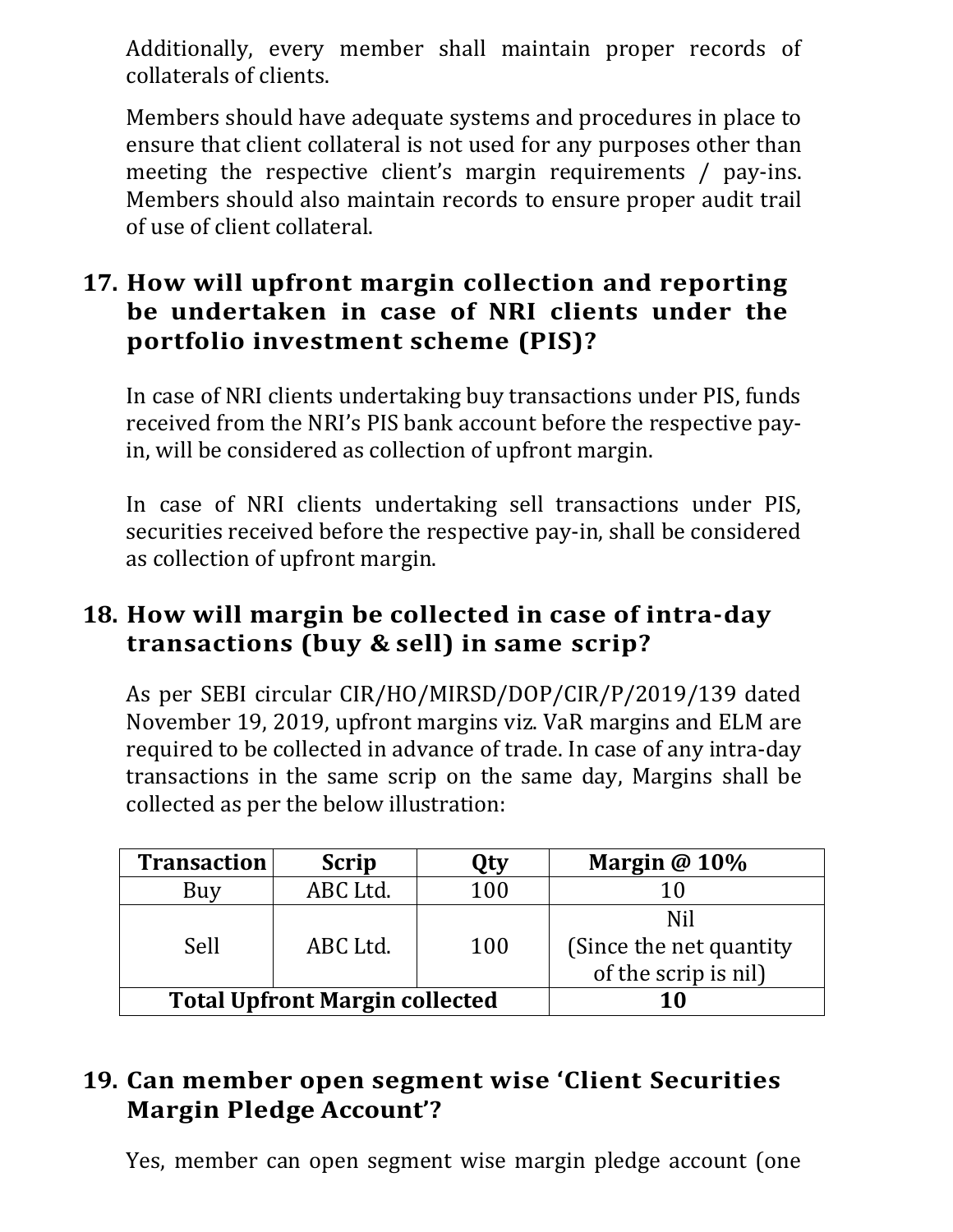account per depository) or member can open single margin pledge account (per depository).

# **20.Whether margin pledge collaterals are required to be mentioned in daily margin statement?**

Yes, margin pledge collaterals have to be mentioned in the daily margin statement. Please refer revised daily margin statement format attached as annexure B.

#### **21.Can member accept security deposit from Authorised Person (AP) in the form of demat securities?**

Yes, member can accept such securities in the form of pledge in it's 'Client Securities Margin Pledge Account'.

#### **22. Can TM debit Margin pledge, unpledge and invocation charges to the client?**

Member may pass on the actual charges for margin pledge/unpledged/invocation to respective client as per the agreed terms in writing and the same shall form part of tariff sheet.

#### **23. As per SEBI circular, Pledge instructions shall have details of client UCC, TM/CM and Default Segment. So whether free securities pledged in one segment can be used for margin in other segment?**

Yes, free securities of one segment can be considered for another segment for the purpose of margin collection and reporting.

#### **24. As per the circular TMs shall be required to close all existing demat accounts tagged as 'Client Margin/ Collateral' by August 31, 2020.**

- **What is to be done in case the Member is unable to transfer the securities to the client by August 31, 2020 due to any legitimate reasons?**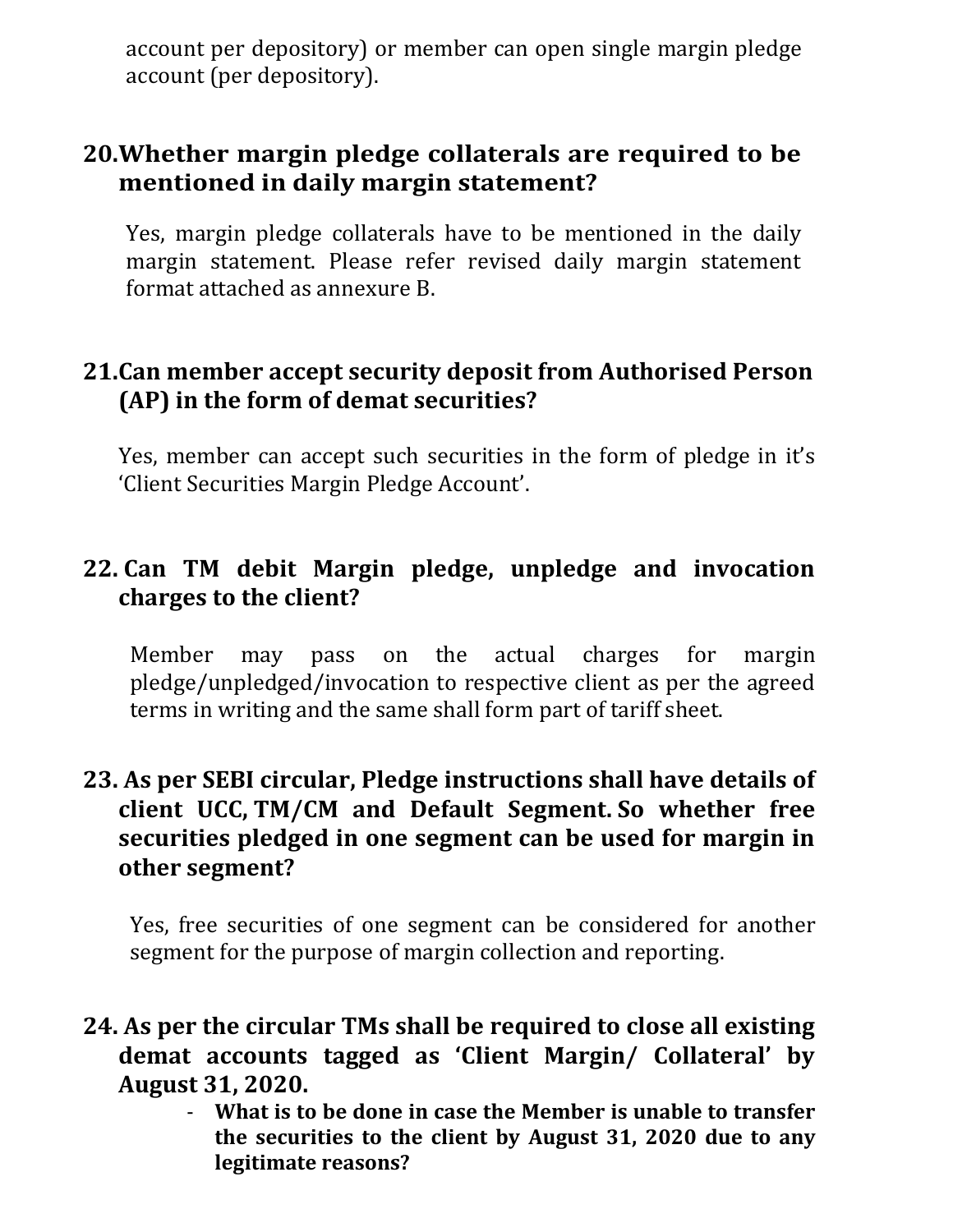All securities lying in the existing Client Margin/Collateral Accounts shall be either returned to the clients upon fulfillment of obligation or disposed-off after giving notice of 5 days to the client, on or before August 31, 2020.

In case any security lying in such demat account cannot be sold or transferred, for any reason including litigation or court orders or other enforcement orders, such accounts can be frozen/suspended for credits except on account of any corporate actions.

- In CDSL such account can be marked for closure allowing only debits and prohibiting fresh credits except on account of corporate actions. Said account by default will be closed during the EOD of the day when balance becomes NIL.
- In case of NSDL, the standing instructions for credit in such account can be disabled which will restrict credits (except on account of corporate action) in such accounts

In case, Member is unable to transfer the securities to client's BO account due to any legitimate reasons, Member may proceed to liquidate the securities lying in such demat accounts, and transfer the funds to the bank account of the client. In case Member is unable to transfer the funds due to client's bank account becoming dormant & client is not contactable, Member shall set aside such funds (either in separate account or in the form of fixed deposit) till the client is contactable and correct bank account details are obtained. Member shall keep adequate trail to sufficiently prove that the clients were untraceable and sufficient follow ups have been made.

# **25. What are changes to be required in existing POA?**

Member needs to delete the existing clause of POA w.r.t. transfer of securities for margin purpose and add relevant extract in POA related to execution of margin pledge. Member shall create an addendum to the existing POA for this purpose and inform the client accordingly in line with SEBI circular CIR/MRD/DMS/28/2010 dated August 31, 2010.

# **26.Whether members are required to open a separate demat account for funded stock under the margin trading facility?**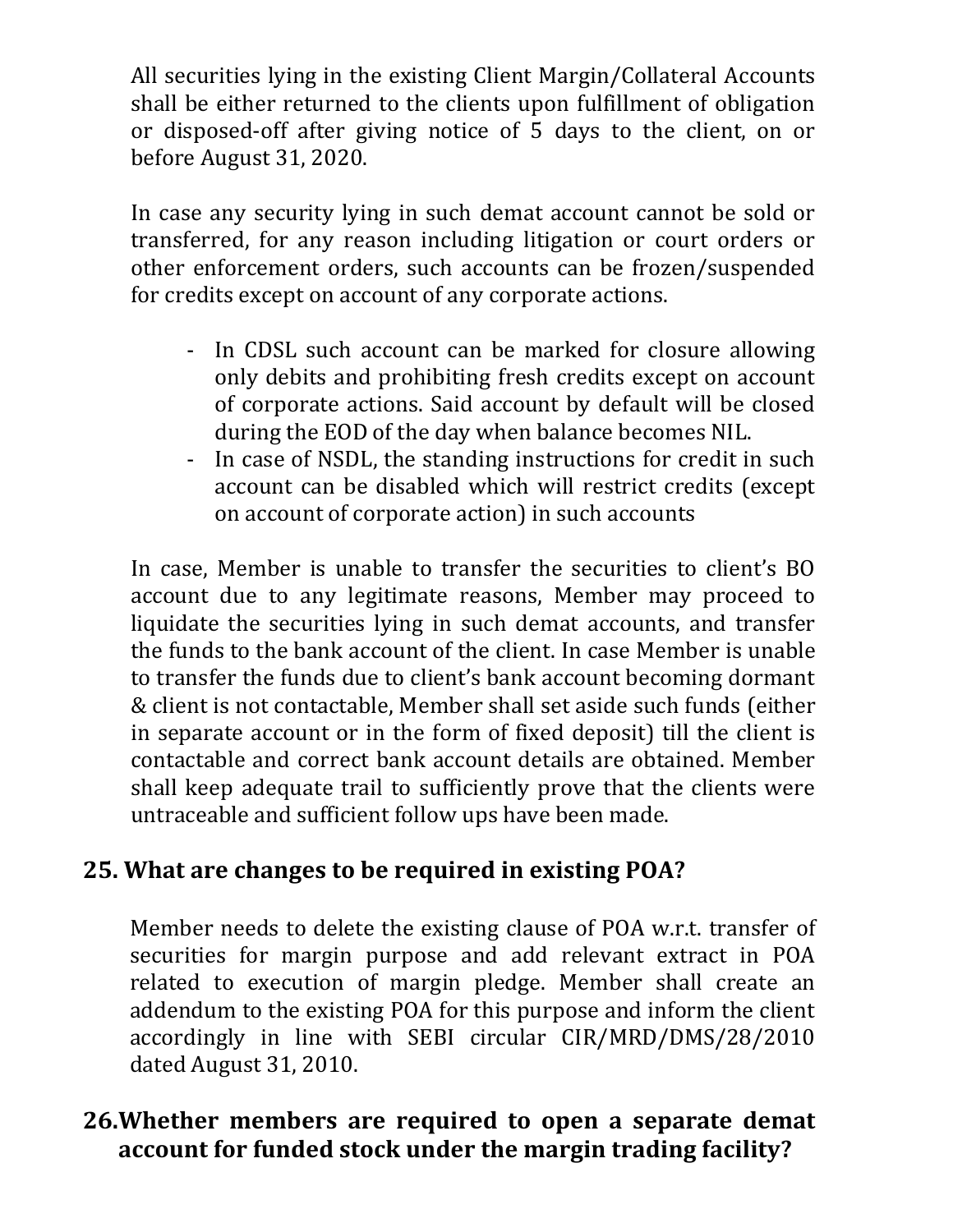Yes. Members are required to open a separate demat account for MTF funded stock which should be tagged as '**Client Securities under Margin Funding Account**'.

Further, all existing demat account of MTF funded stock, which are not tagged as specified above, will have to be closed by August 31, 2020.

# **27.Whether members can keep funded stock under the margin trading facility in 'Client Securities under Margin Funding Account'?**

With effect from September 01, 2020, funded stocks held by the member under the margin trading facility shall be held only by way of pledge in **Client Securities under Margin Funding Account**.

Please note that pledging of funded stocks under margin trading facility cannot be accepted in 'Client Securities Margin Pledge Account'. Further, such funded stock cannot be re-pledge to CM/CC.

# **28.Whether pledge collaterals are required to be reported in weekly reporting of holding statement?**

No.

#### **29.Whether pledge collaterals are required to be recorded in Register of Securities (ROS)?**

No. However member needs to maintain all records of pledge/Repledge stocks (including client wise records) in the back-office records.

Note:

• In case Pledge/Re-pledge securities are invoked by member, (as specified in the SEBI circular SEBI/HO/MIRSD/DOP/CIR/P/2020 /28 dated February 25, 2020), such transactions are required to be recorded in ROS appropriately.